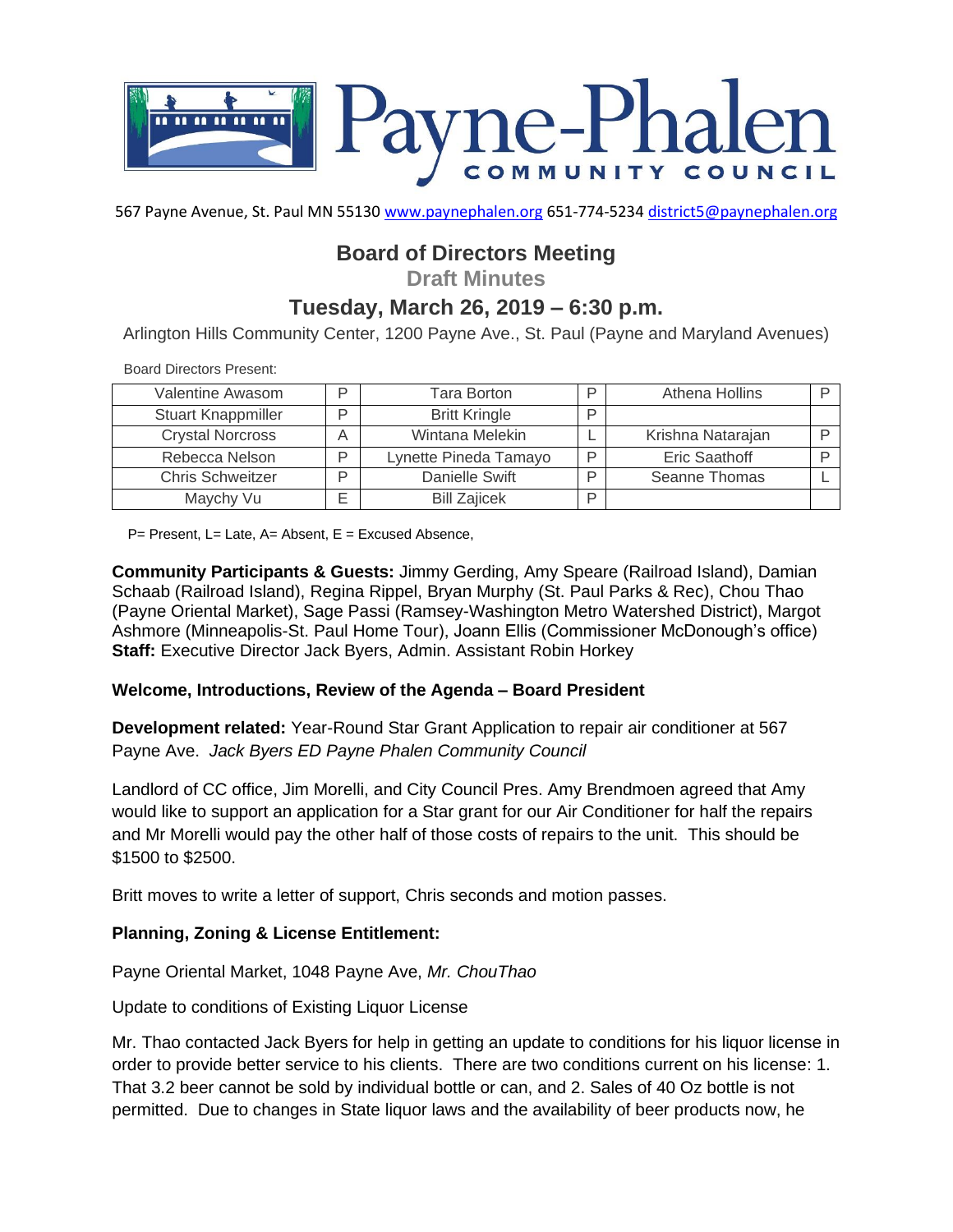cannot obtain 3.2 beer by local distributors. Therefore, he cannot accommodate his customers fully, especially Hmong funeral homes.

Tara moves to write a letter of support, Valentine seconds. Motion passes.

Application for Site Plan Review, Lake Phalen Parking Lot reconstruction. Bryan Murphy (Landscape architect with City of St Paul, Dept of Parks & Rec).

Providing an update on the Phalen Regional Park multimodal transportation study, stemming from 2010 Master Plan. This study completed a year ago gave several areas to improve on, with construction to begin in the fall. The Beach House, Lakeside Center, Picnic Pavilion, area by picnic island with the Chinese Pavilion that has been worked on already, Boat Launch, Wildlife viewing platform, small parking lot by south end of the lake.

These changes include moving the Boat Launch to the North end of the Lake to prevent congestion and allow only bike and pedestrian access beyond that, changing access to the park from Arcade St. entrance with turn lane and better access & parking to Round Lake. At Picnic Pavilion, widening entrances to parking lots, then making parking stalls narrower to allow more cars to park, providing better access to pedestrian walkways and screening dumpsters better. At the Beach House, it is difficult to cross over the turn-around, therefore, it will be removed, and the parking lot will be pulled in to create better ped/bikeways. Bike racks will be moved closer to the beach. The parking lot stalls will narrow to standard width to create more parking.

Construction begins in later August, with push starting after Labor Day.

Bill asks if all four parking lots will be completed this year? Hopefully, but will do Beach House and Lakeside Center as base bid. Cost estimates are increasing but there is more funding coming in.

Lynnette asks about handicap parking, yes, it is accounted for in all areas.

### **Presentation:** Mural Project for Lake Phalen

Ramsey-Washington Metro Watershed District (RWMWD), *Sage Passi, Outreach Director*

This is a collaboration with/introduced by Friends of the Mississippi with the purpose of educating the community about the water quality. They looked for an area last fall in order to do something in conjunction with WaterFest. Decided on the pedestrian bridge near the picnic pavilion in Jan/Feb. Wanted community input, held a workshop and discussed many options. L'Etoile du Nord and Farnsworth schools were also included in this process. Design is created from all the input provided by these many groups and community. Will finalize the design, get approval from the City and are looking for letter of support from the District Council.

Mural will only last for maybe five years due to foot traffic. Painting will start the day before WaterFest. It will be on the bridge deck.

Bill makes motion to write a letter if support, Stuart seconds and motion passes.